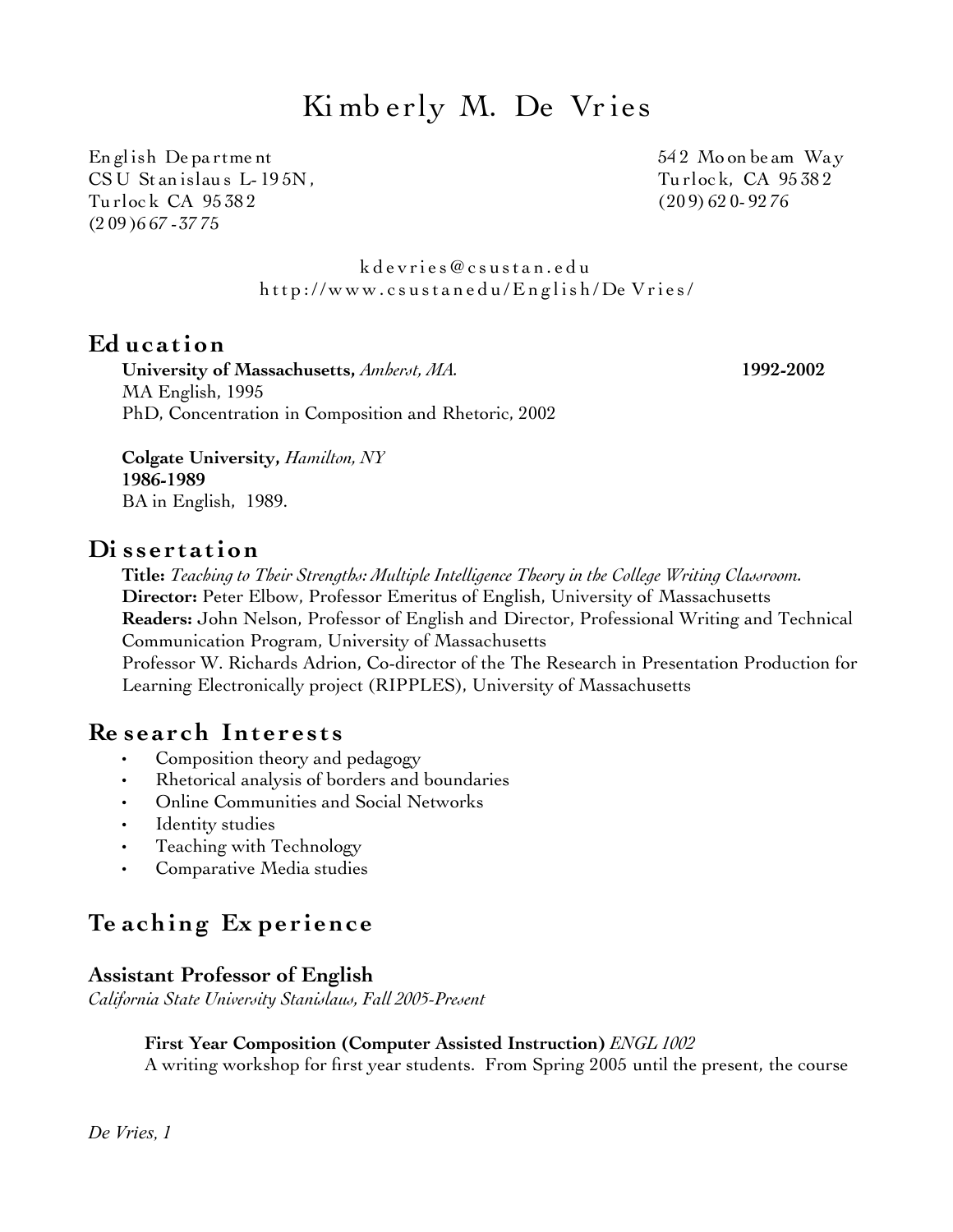has been themed around issues of online identity and community, and in Fall 2007 was tested as a fully online course.

#### **First Year Experience Seminar** *MDIS 1040*

A seminar designed to help students in the First Year Experience community practice crucial skills such as stress, time, and financial management; critical reading and thinking; learn about campus resources; and to reflect on their own experiences and goals as they find their places in the campus community. Co-taught with Betsy Eudey.

#### **Teaching Composition and Literature** *ENGL 5894*

Graduate students are taught to apply composition and educational theories in their own classrooms. A particular focus is teaching with technology. They learn to design syllabi and assignments, methods for responding to and evaluating student work, how to manage a classroom, and so forth.

#### **Practicum in Teaching Composition and Literature** *ENGL 5884*

Graduate teaching associates enroll in this practicum in order to receive mentoring during their first semester of teaching, and beyond if they choose. Weekly discussions focus on translating the skills and theories acquired through coursework into real teaching.

#### **Non-Western Rhetoric** *ENGL 5010*

Survey of primary texts and criticism of Chinese, Indian, and Persian/Arabic rhetorical traditions, from the classical to the contemporary. Graduate students also created a class Wiki covering these texts which is now a scholarly resource.

#### **Assessment in Writing** *ENGL 5020*

A graduate seminar introducing students to methods and theories of assessment, this class required research papers and an oral presentation. In Fall 2005 students conducted research projects involving local schools and colleges, assessment activities at CSU Stanislaus.

#### **History and Research Methods in Composition and Rhetoric** *ENGL 5001*

A graduate seminar that offers a broad historical survey of theories and methods in rhetoric and composition. In particular we followed the development of the major theoretical strands still prevalent today and comparison was made to some non-Western traditions.

#### **Thesis/Intern/Independent Study advisor** *ENGL 4960/5941/5940/5960/5890/7005*

Undergraduate and Graduate students pursue individual research projects they have developed with my advice. Weekly meetings and writing culminating in a paper or thesis. Topics have included teaching with technology and addressing diversity in the composition classroom.

## **Lecturer in the Program in Writing and Humanistic Studies**

*Massachusetts Institute of Technology, 2001—Spring 2005*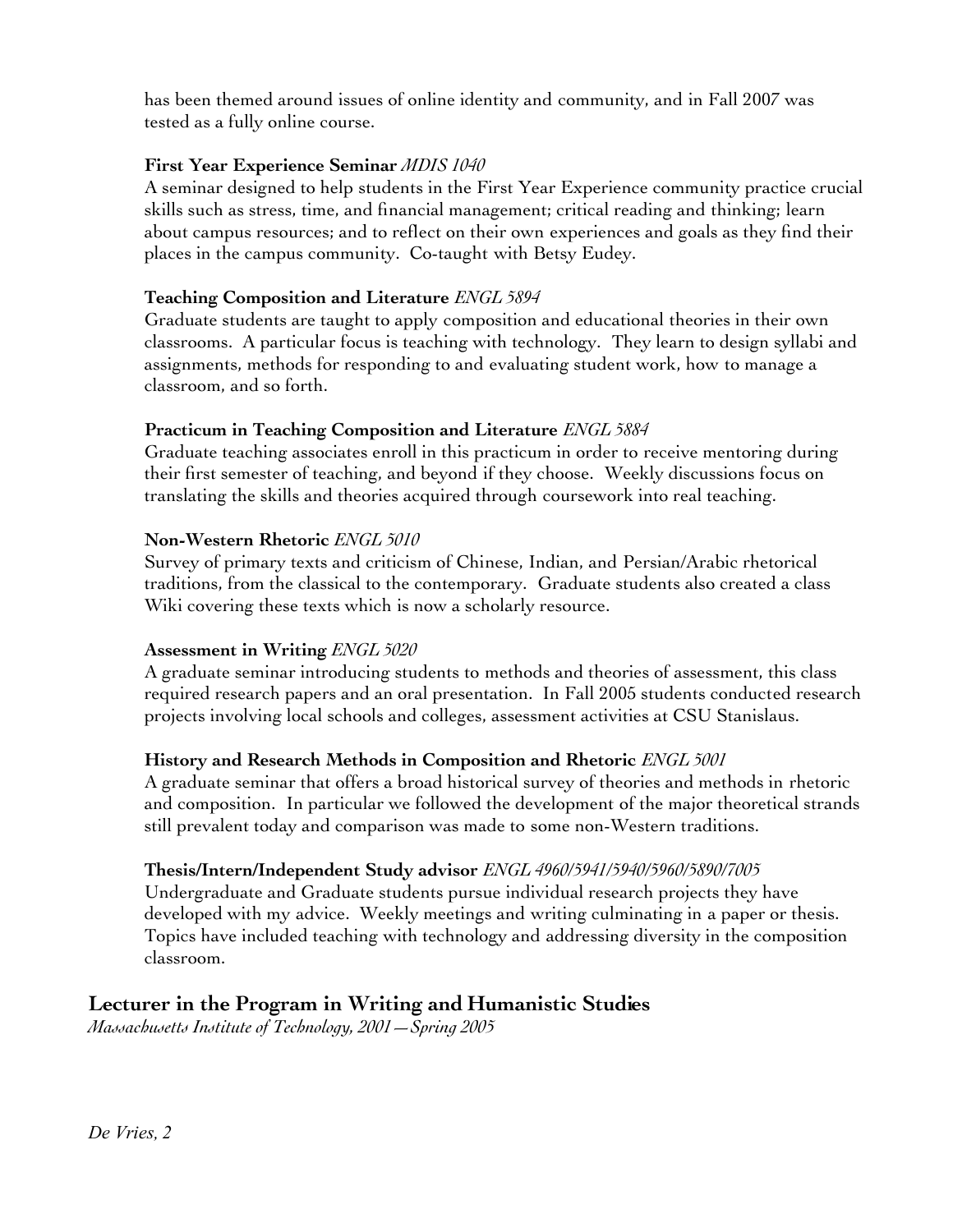## **Spinning Science: The Use of Science and Scientists in Public Debate**

Introductory workshop covering written, oral, and visual technical communication, including basic web design. Themed around science and public policy, students explored debate around climate change, stem cell research, GMO crops and other issues of their choice.

#### **Imagined Worlds: Creating Identities in Speculative Fictions**

Introductory workshop focusing on the personal essay, themed around science fiction and cultural/gender identity Authors included Samuel Delany, Larissa Lai, Warren Ellis, and Hayao Miyazaki.

#### **Professional Communication in Technical Organizations**

Advanced workshop covering written, oral, and visual technical communication, including web design. Taught in the context of ethical questions about and intellectual history of Western science.

#### **Advanced System Engineering Writing Practicum**

Course for upper level students in Computer Engineering, focus on advanced topics such as grant proposals and design reports.

#### **Science & Engineering Writing for Phase II**

Seminar for students who need to complete the upper level writing requirement, focused on writing and rhetorical issues in each student's discipline. Additional work on oral presentations.

#### **Thesis Advisor**

Senior thesis advisor in the Program in Writing and Humanistic Studies, Master's thesis advisor in Comparative Media Studies.

- "The Role of Traditional Medicine in Chinese and Chinese American Cultural Identity," Jennifer To, BA. June 2004.
- "Mask and Closet, or, 'Under the Hood': Metaphors and Representations of Homosexuality in American Superhero Comics After 1985," Susannah Mandel, MS Sept. 2003.

## **Communication Intensive Courses in the Department of Earth, Atmospheric, and Planetary Sciences**

#### **Observational Techniques of Optical Astronomy**

Taught communication skills in an Astronomy lab class, co-edited a lab manual, and supervised graduate writing TAs.

#### **Weather and Climate Laboratory**

Worked with faculty to better integrate writing activities to a laboratory class, and assisted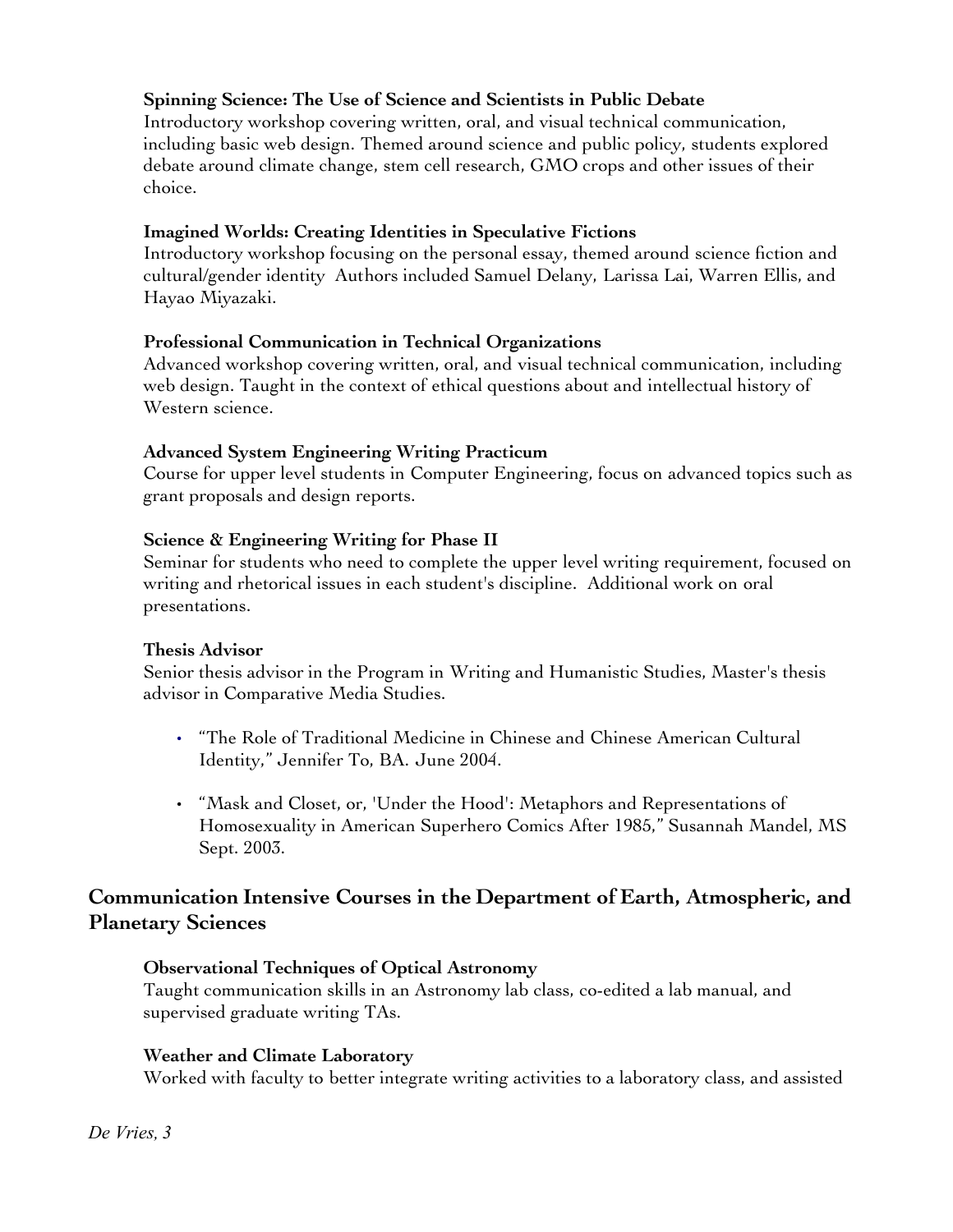faculty in developing writing assessment methods.

#### **Senior Thesis workshop**

Worked with undergraduates in a thesis preparation seminar/thesis writing sequence in which they produced literature reviews for and papers on original research.

## **Course Designer for [Projects MANIC/RIPPLES](http://manic.cs.umass.edu/)**

*University of Massachusetts, 1999--2001*

Research assocciate in the Department of Computer Science, created online course material for three different classes using HTML, JavaScript, PhotoShop, and in-house software tools; also responsible for print and online documentation, and demonstrations at conferences.

#### **Introduction to Technical Writing**

Created an online tutorial for advanced undergraduates and beginning graduate students. The tutorial introduced scientists and professionals to basic tenets of technical communication, including rhetoric, ethics, and design.

#### **Ideal Worlds: Writers Entranced by Imperfection**

An introductory literature class taught in the English Dept. using Literature of the Fantastic to interrogate visions of more desirable realities in terms of race, gender, class, and postindustrialism. On-line material was combined with a live class to explore the work of authors such as Tolkien, Delany, Gaiman, and Borges.

#### **Technical Writing**

Collaborated with instructor to produce on-line material for a Junior-year writing class for Engineering students, a course aimed at introducing advanced undergraduates to the professional discourse of their chosen field.

## **Course Designer for [Projects MANIC/RIPPLES](http://manic.cs.umass.edu/)**

*University of Massachusetts, 1999--2001*

As part of a research group in the Department of Computer Science, created online course material for three different classes using HTML, JavaScript, PhotoShop, Real Producer and in-house software tools; additionally responsible for print and online documentation, and demonstrations at conferences.

#### **Introduction to Technical Writing**

Created an online tutorial for advanced undergraduates and beginning graduate students. The tutorial was designed to introduce scientists and professionals to basic tenets of technical communication, including rhetoric, ethics, and design.

#### **Ideal Worlds: Writers Entranced by Imperfection**

An introductory literature class taught in the English Dept. using Literature of the Fantastic to interrogate visions of more desirable realities in terms of race, gender, class, and post industrialism. On-line material was combined with a live class to explore the work of authors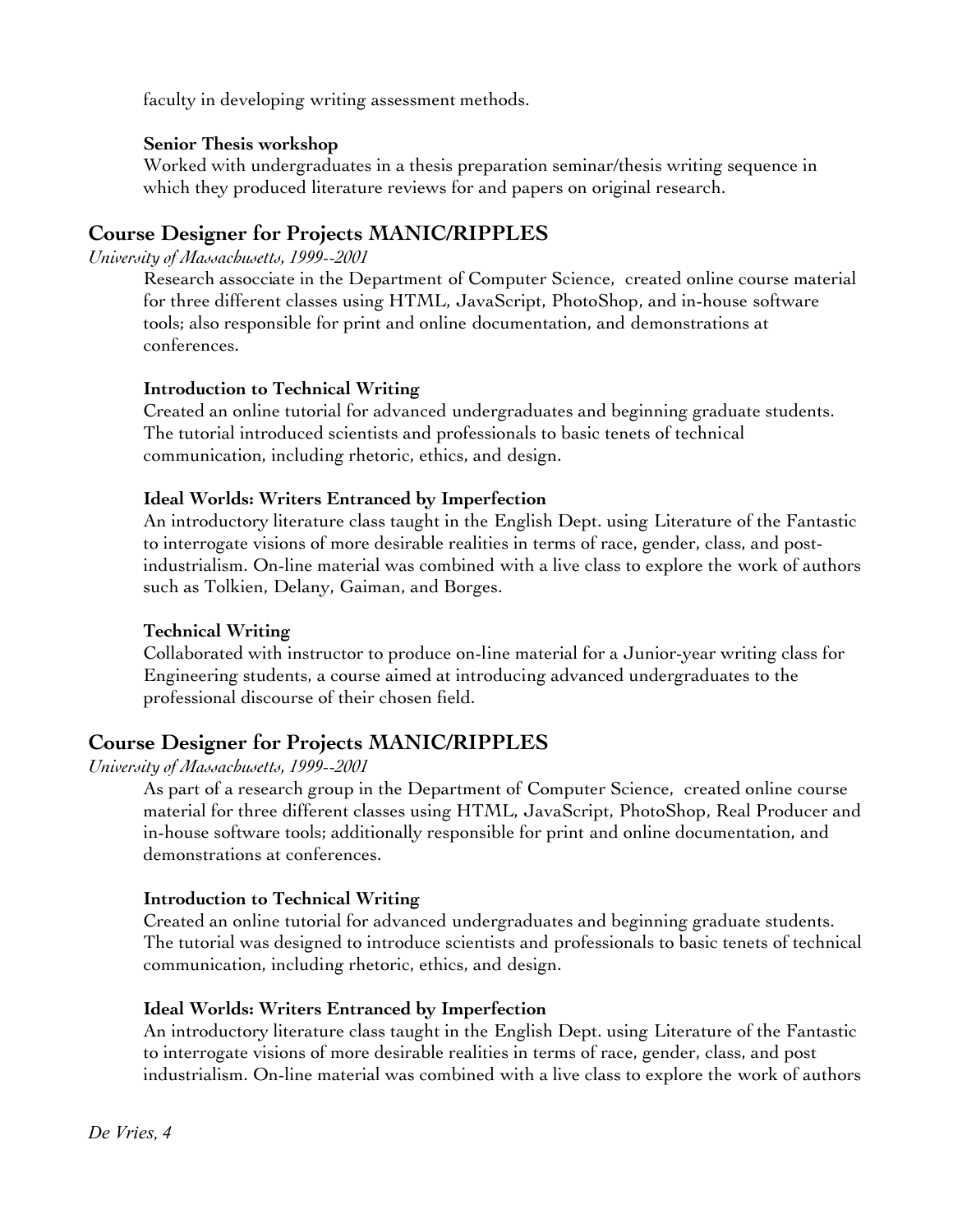such as Tolkien, Delany, Gaiman, and Borges.

#### **Technical Writing**

Collaborated with instructor to produce on-line material for a Junior-year writing class for Engineering students, a course aimed at introducing advanced undergraduates to the professional discourse of their chosen field.

## **Instructor for the Department of English**

*University of Massachusetts, 1992--2001*

#### **First Year Composition**

University of Massachusetts Amherst. First year course to improving writing, facility with academic discourse, and rhetorical sophistication through drafting, peer work, publication, and individual student conferences. Taught several semesters in computer labs and in residential programs.

#### **Introduction to Shakespeare**

Worked primarily with English majors to demonstrate the range of critical methods that might be applied to Shakespeare's work and the modes of discourse practiced in the field.

#### **Literature and Society: Writing Our Lives**

Explored how authors such as Webb, Silko, and Braithwaite used fictional autobiography to question social constructions of gender, class, and race, in a class designed to fulfill General Education diversity requirements.

#### **Expository Writing**

Taught advanced undergraduates and lifelong learning students through a focus on real documents they needed to write, such as cover letters, book proposals, and technical articles. Received Certificate of Appreciation.

# **Re f e r e ed Pu bli c a tions**

- "Writing Wonder Women: How Playful Resistance Leads to Sustained Authorial Participation at Sequential Tart," Forthcoming in *Writing and the Digital Generation*, Heather Urbanski ed., McFarland, 2009.
- "Bridges or Breaches? Thoughts on how people use blogs in China" in *International Blogging*, Russell, Adrienne and Nabil Echachaibi eds., forthcoming, Peter Lang, 2008.
- "Desire, Dissent and Differentiation: Sustaining Growth in Virtual Networks," *New Network Theory Reader*, Summer 2007. Institute of Network Cultures/University of Amsterdam.
- " Sharing the Language of Power: Turning Silent Resistance into Voiced Response in First Year Composition," *Faculty Voices* Fall 2006.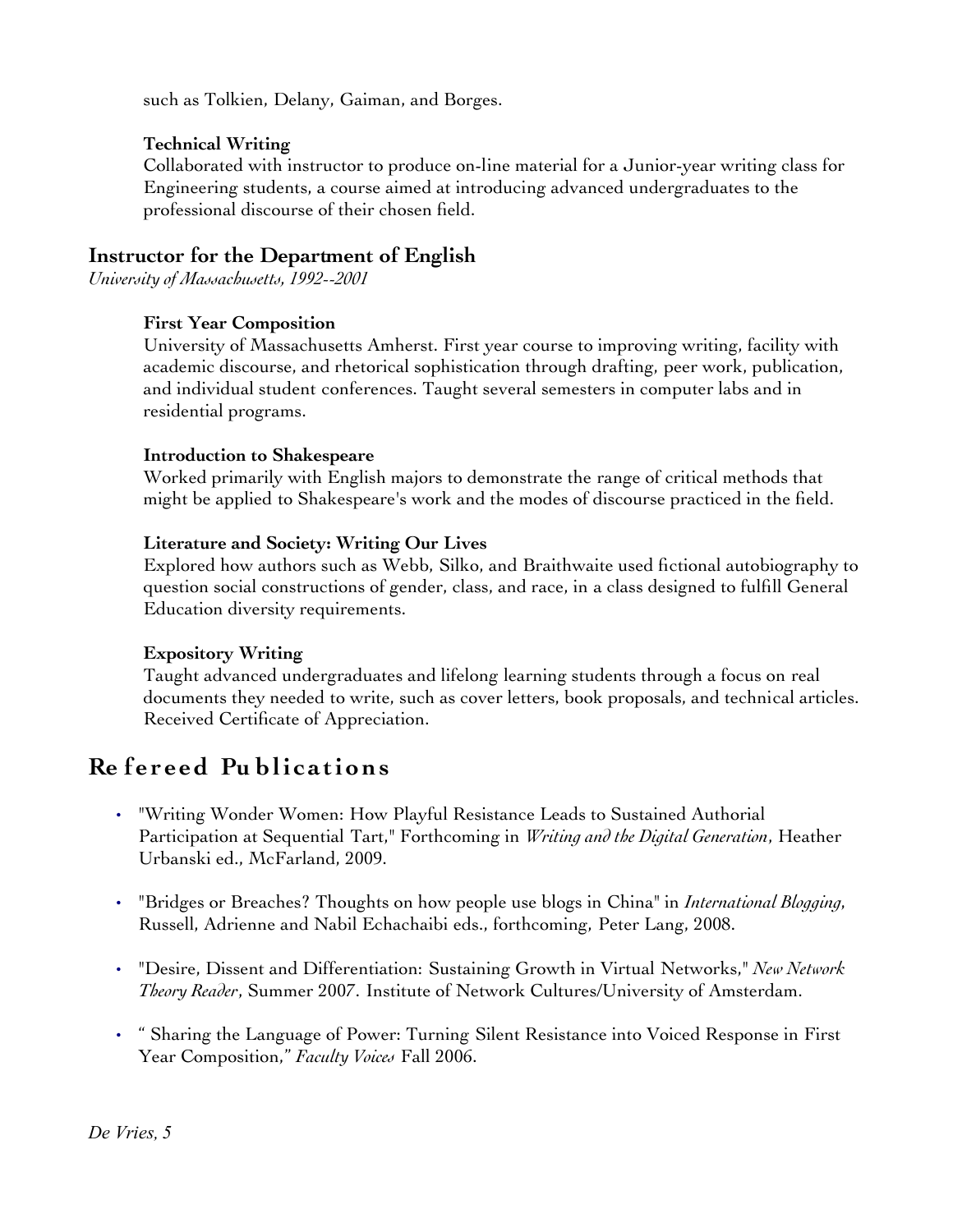- "A Tart Point of View: Building a Community of Resistance Online," Under review.
- "Writing 'Clearly': Differing Perceptions of Clarity in Chinese and American Texts," *Proceedings of the International Symposium on Contrastive and Translation Studies Between Chinese and English, 2002*. East China Normal University, Shanghai, PRC.
- "Challenges and Solutions to Creating and Delivering Multimedia Content for Asynchronous Courses," *Proceedings, IASTED International Conference on Computers and Advanced Technology in Education* (CATE 2001) (ACTA Press, Banff, Alberta, Canada, June 2001). De Vries, Thampuran.
- "MANIC: An Open-Source System to Create and Deliver Courses over the Internet," *Proceedings, 2001 Symposium On Applications and the Internet* (IEEE Computer Society Press) (San Diego, Calif., USA, Jan. 2001). Schapira, De Vries, Martin.
- "Seeing Texts, Writing the World," *Textual Studies in Canada,* Volume 10/11.

#### **Courses Published:**

- *Introduction to Technical Communication*, MIT OpenCourseware, Fall 2002. Available at: http://ocw.mit.edu/OcwWeb/Writing-and-Humanistic-Studies/21W-732-2Intro-to-Tech-CommunicationFall2002/CourseHome/index.htm .
- *Introduction to Technical Writing,* UMass/RIPPLES, 1999. Available at: http://www-aml.cs.umass.edu/~itw/itwhome.html

#### **Academic Handbooks and Manuals:**

- *Observational Techniques of Optical Astronomy Lab Manual*, Department of Earth, Atmospheric and Planetary Sciences, MIT, Fall 2004. Co-editor.
- *Undergraduate Thesis Handbook*, Department of Earth, Atmospheric and Planetary Sciences, MIT, Summer 2002. Contributing Author and Co-editor.

## **Other Publications:**

- *Else-If-Then,* else-if-then.blogspot.com, my research blog which collects my notes, drafts, and other writing related to my work and research, from June 2007-present.
- *Exterminating Angel Press,* www.exterminatingangel.com , a monthly journal focusing on "mutuality over hierarchy and equity over power." Staff Writer contributing monthly articles on writing, higher education, community design, and other topics of shared interest.
- *Sequential Tart,* www.sequentialtart.com. Publishing articles on comic books, film, and pop culture monthly, from 1999-present. Staff Writer.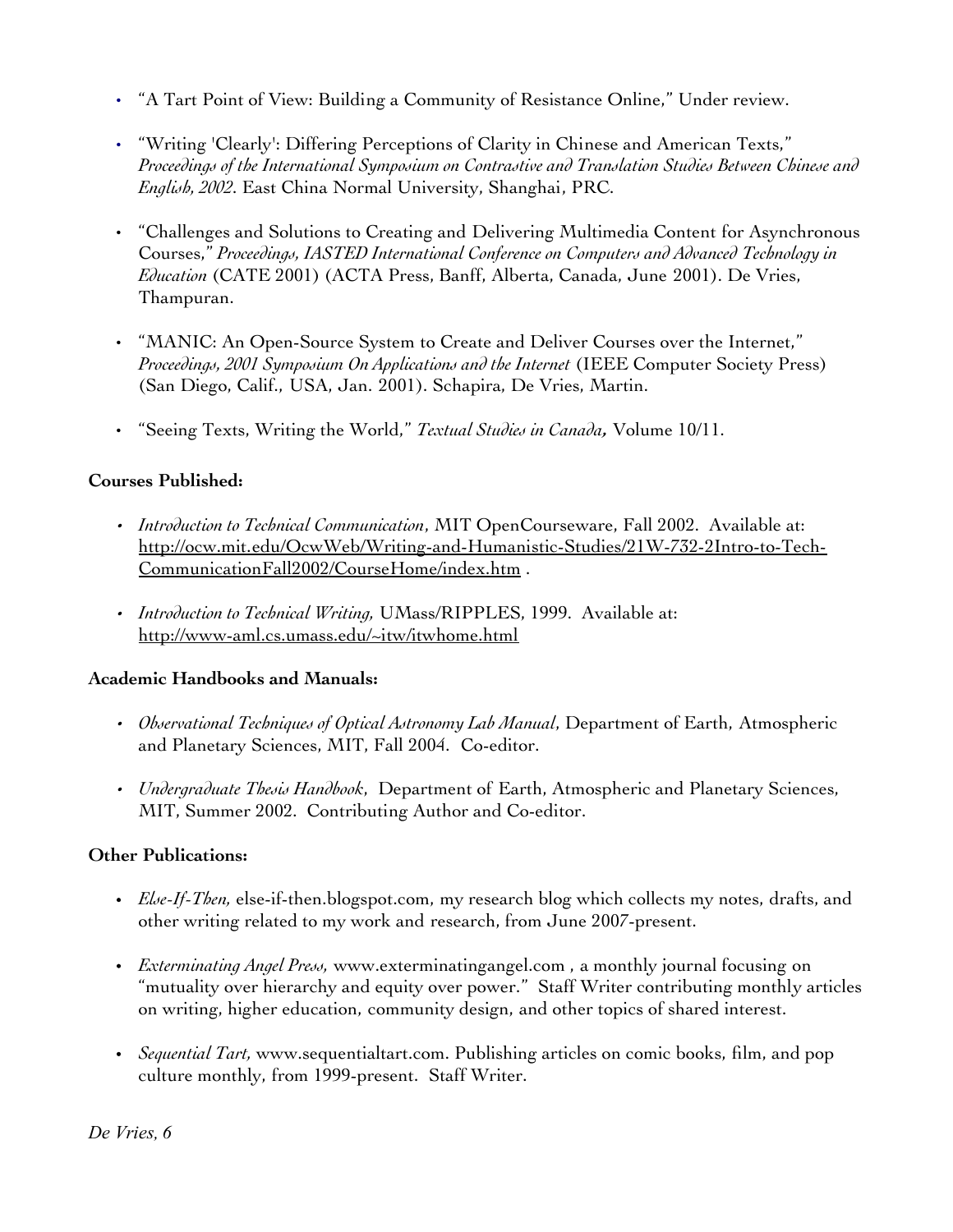- Review of *Education in China Since 1976,* by Xiufang Wang. In *China Information,* Vol. 18, no. 3, 2004.
- Review of *Education in the New China: Shaping Ideas at Work*, by Yvonne Turner and Amy Acker. In *China Information,* Vol. 18, no. 1, 2004.
- Review of *Floating Lives: The Media and Asian Diasporas*, Editors: Cunningham, Stuart and Sinclair, John. *American Communication Journal*, Vol. 6 Issue 1, 2002.
- *Zhong Mei Dui Xie Zuo Xing Xi Dou de Ren Shi Cha Yi*. ("Differences in Understanding Between China and the US Regarding Clarity in Writing"). *East West Forum*, September 2002. — Condensed and translated into Chinese with help from Li Lu and Newton X. Liu

# **Inv it ed Ta lks**

• "The Evolution of Wonder Women" for the De Geuzen Foundation for Multi-visual Research, *Female Icons* Series, January 2008. Webcast archived at http://www.geuzen.org/female\_icons/?p=448

## **Co nf e r enc e Pr e s ent a tions**

- "'Your Friend has just tackled you. Bite, lick, or tackle them back, or click here to theorize about what this all means': Adventures of an Academic on Facebook" IFIP WG 9.5 International Working Conference on Virtuality and Society: Massive Virtual Communities. Leuphana University, Lüneburg, Germany, July 1-2, 2008.
- "'Let's Pretend,'" Communication and Digital Culture Area of the Popular Culture/American Culture (PCA/ACA) Conference, San Francisco, California, March 19 – 22, 2008.
- "Coding Reality: From the Spells of Neil Gaiman to the Programs of Second Life," Society for Literature, Science, and the Arts, 21st Annual Conference, Portland, ME. Nov. 1-4, 2007
- "Desire, Dissent, and Differentiation: Sustaining Growth in Virtual Networks," New Network Theory Conference, Amsterdam, NL. June 28-30, 2007.
- "Liminal Myths: heroes of the fin de siecle in the work of Neil Gaiman," PCA/ACA 2007 National Conference, Boston MA. April 4 - 7, 2007.
- "Mapping the Reel China: Identity, Authenticity, and Authority in Chinese Film," Empire 2: Borders, Borderlands, & Border Cultures, March 17-18, 2006. CSU Stanislaus.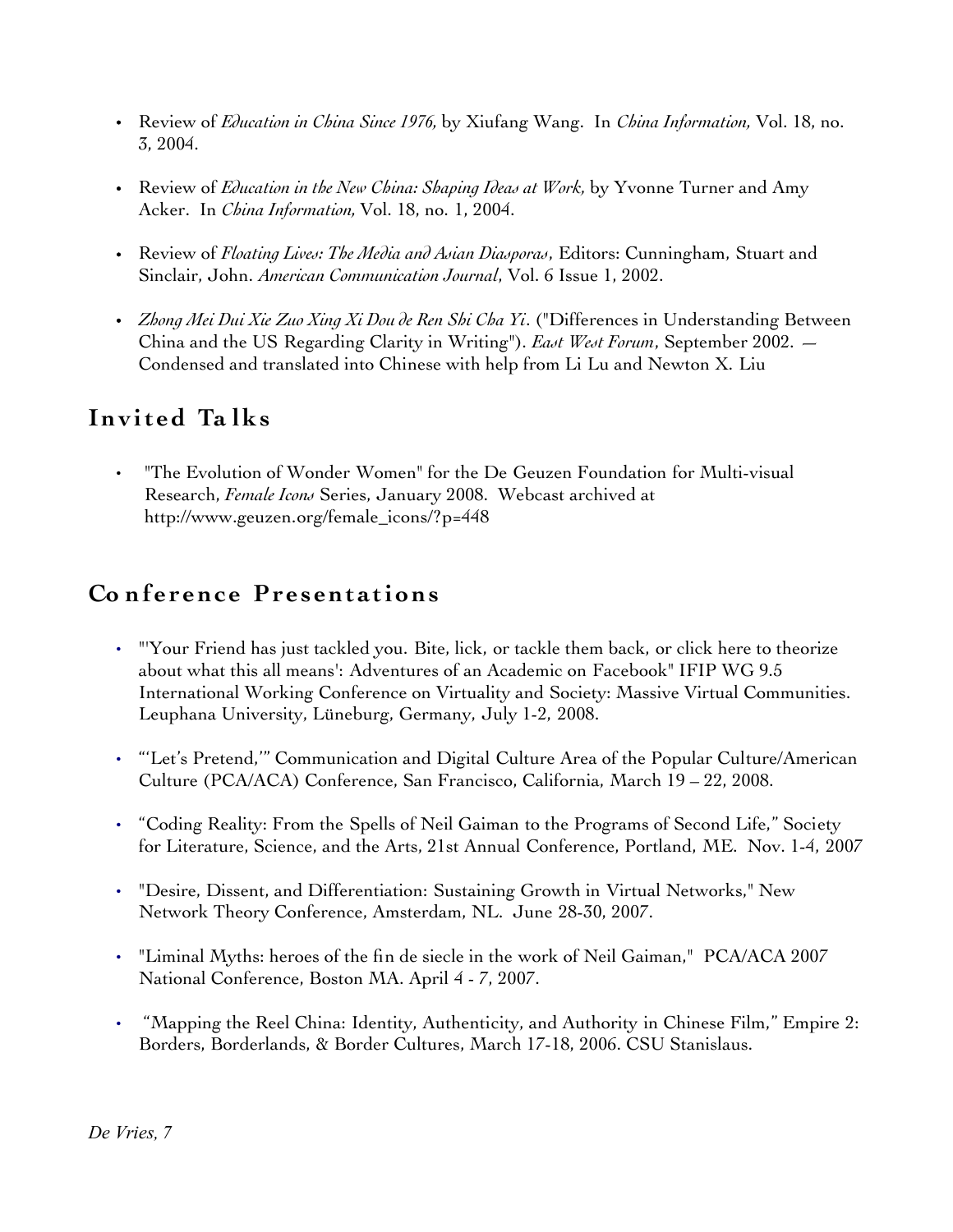- " Virtual Communities, New Identities: Blogs, Boards, and Webrings as a Source of Ethnic Empowerment and Change," National Association for Ethnic Studies 34th Annual Conference, March 30-April 1, 2006. San Francisco, CA.
- "Composing in the Techno-Meritocracy," Conference on College Composition and Communication, March 16-19, 2005. San Francisco, CA.
- "Local Classrooms, Global Rhetorics," 10th Biennial UNH Composition Studies Conference, October 15-16, 2004. University of New Hampshire, Durham.
- "What is your favorite food/music/film?" Marking identity in virtual intercultural communication," The 9<sup>th</sup> International Conference on Cross-Cultural Communication Studies, July 22-26, 2003. California State University Fullerton.
- "From Shang Chi to "Same Difference": Evolving Asian Identities in the Comic Book Industry," The 11<sup>th</sup> Annual Comic Arts Conference, July 17-20, 2003. Held annually as part of Comic-Con International, San Diego, CA.
- "'What do you mean?': Writing Across and Within the Cultural Expectations of China and the United States," Conference of College Composition and Communication, March 4-9, 2003. New York, NY.
- "Virtual Communities, Resistant Voices: Women's Online Magazines as a Source of Empowerment and Change," Symposium, Gender and ICT: Where are We At? January 17, 2003. University of Amsterdam, Amsterdam, NL.
- "Writing "Clearly": Differing Perceptions of Clarity in Chinese and American Texts," International Symposium on Contrastive and Translation Studies Between Chinese and English, August 7-11, 2002. East China Normal University, Shanghai, PRC.
- "'Just Tell Them You're Chinese': Cultural Stereotypes and Reception of Academic Discourse," Knowledge and Discourse 2, June 25-29, 2002. University of Hong Kong, Hong Kong, PRC.
- "A Tart Point of View: Building a Community of Resistance Online," Media in Transition 2: Covergence, May 10-12, 2002. MIT, Cambridge, MA.
- "Challenges and Solutions to Creating and Delivering Multimedia Content for Asynchronous Courses," De Vries, Thampuran. IASTED International Conference on Computers and Advanced Technology in Education (CATE 2001), June 27-29, 2001 in Banff, Alberta, Canada.
- "MANIC: An open-source system to create and deliver courses over the Internet," Schapira, De Vries, Martin. First International Workshop on Internet Supported Education (WISE 2001). San Diego, CA, January 2001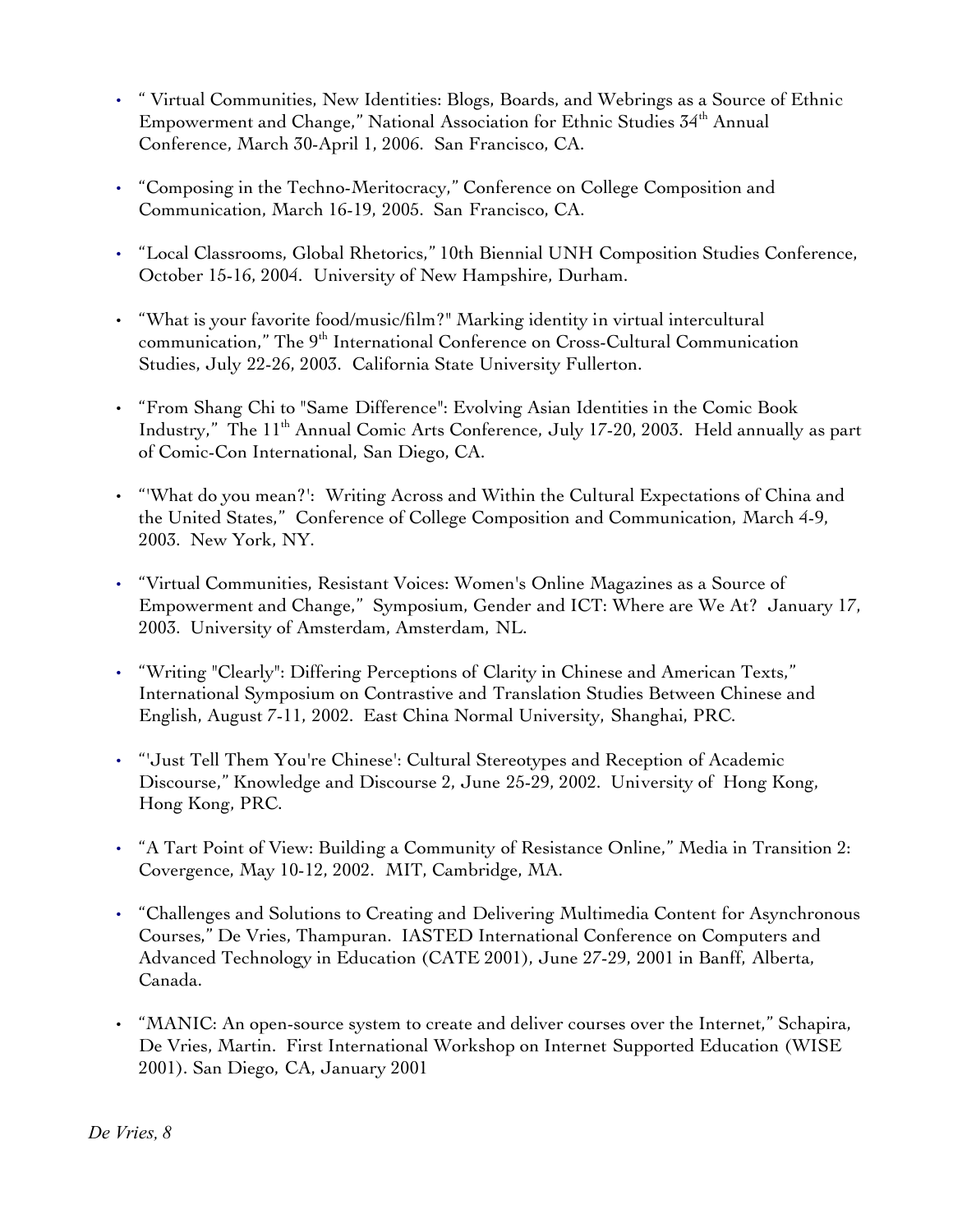- "Clear, Explicit Prose—Universal Truth or Cultural Bias?" Writing Across the Curriculum 4<sup>th</sup> Annual Conference. Cornell University, June 1999.
- "Teaching With Technology: Stories From the Front/Online," Conference on College Composition and Communication, Chicago, IL, 1998.
- ["Seeing Texts, Writing the World," C](file:///../Documents and Settings/Kim/My Documents/jobstuff/webpages/4cpaperx.html)onference on College Composition and Communication, Phoenix, AZ, 1997.
- "Stylistic Clues to Visual Thought in Advanced Writers: Experimental Methods'" Conference on College Composition and Communication, Milwaukee, WI, 1996.
- "Challenging Lexical Primacy in a Multi-Literate World," Conference on College Composition and Communication, Washington, DC, 1995.

## **Gr ant s**

#### **NEH Faculty Humanities Workshops/Digital Humanities Initiative: "Bringing Digital Humanities into Mainstream Culture"** Submitted September 17, 2007. Served as Primary Investigator on a proposal to support a series of eight digital humanities workshops for twenty participants, facilitated by visiting scholars who are expert in various aspects of digital humanities work. This proposal is still under consideration.

**American Philosophical Society Franklin Research Grant: "Institutionalization of Knowledge and Discourse: The Case of New Media"** Submitted October 1, 2007. I requested funding to support several trips to the Netherlands in order to conduct interviews and institutional observations in order to understand how the New Media field is being transformed from an open, interdisiplinary arena in which anyone may speak to a a more traditional academic discipline with its own canon, discursive practice, and gate-keeping mechanisms. This proposal is still under consideration.

#### **NEH Digital Start-Up Program: "Center for Technology, Culture Communication and Design"** Submitted May 4, 2007. Served as Co-Investigator on a proposal to develop a center that would support study and instruction in new media. Further, a low cost wireless mesh network was proposed to make the materials developed more accessible to our local community. This project was not funded, but I was encouraged to revise and resubmit, which I plan to do in Spring 08.

## **Provost's Special Funding**

Awarded May 2007. I requested and received funding from the Provost to cover summer travel to two conferences and some research in the Netherlands during summer 2007.

## **Dean's Teaching Initiative Grant**

Awarded May 2007. I received \$350 from Dean Jaasma to cover the purchase of books and the production of photocopies in order to run a workshop/colloquium on teaching with and about New

*De Vries, 9*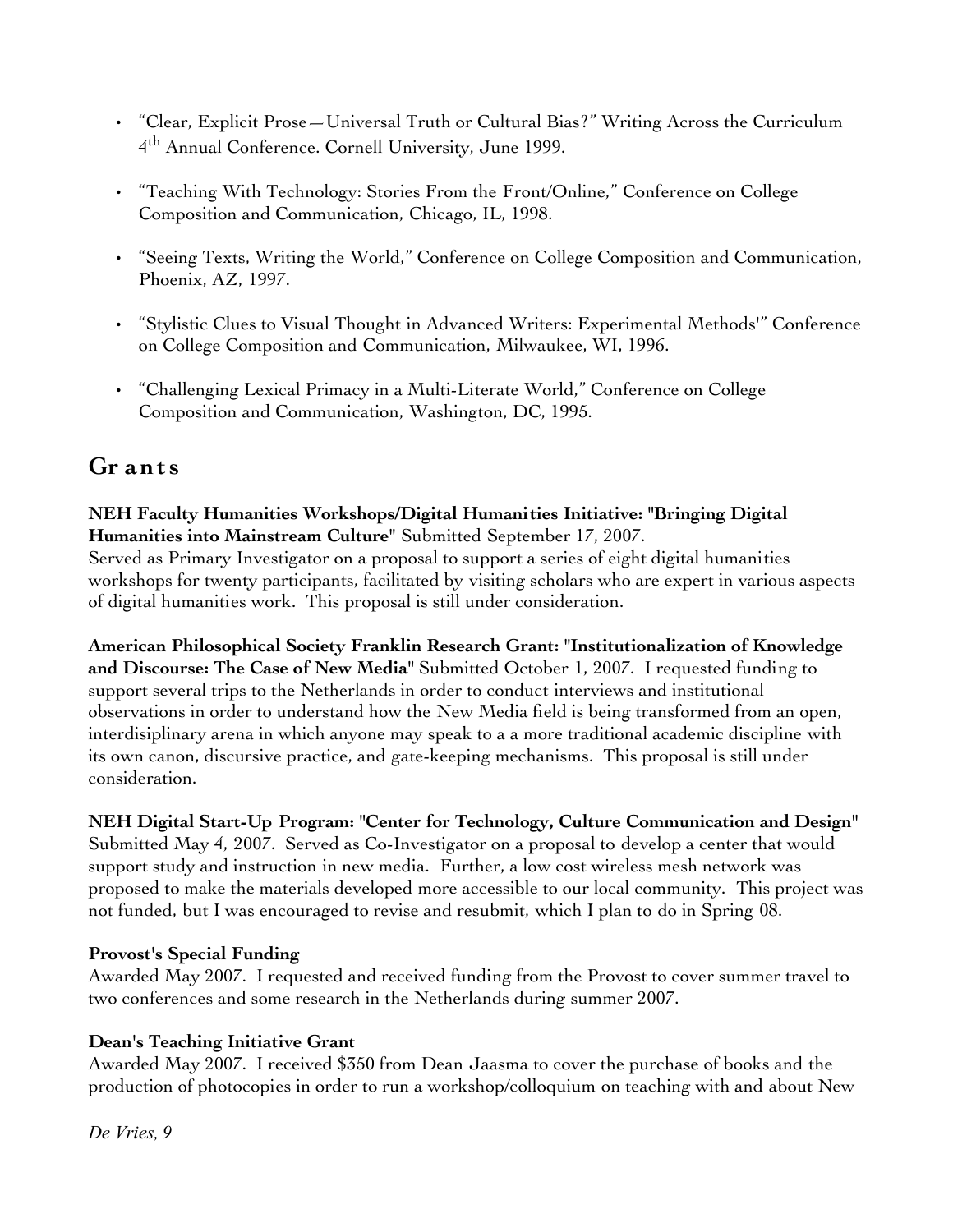Media in 2007/2008.

**NEA Learning and Leadership Grant: "Research of Best Practices in Teaching New Media."** Submitted February 1, 2007. I requested funding to support travel to and research on New Media programs in the Netherlands, with a particular focus on those that blended theory, practice, and social activism. This proposal was not funded.

## **Research and Creative Activity Grant**

Awarded November 2006. I received \$1340 to publish *Raising Our Voices* a journal collecting the best essays from the Composition Program. We have been collecting essays and expect to publish the first issue in Spring 2008.

# **Le ade r ship Ex pe r i enc e**

## **Lead for Technology and Culture working group**

*CSU Stanislaus, June 2006*˗*Present*

- •Organize meetings of participating faculty
- Develop community connections
- Research best practices and programs at other institutions
- Identify funding opportunities
- Collaborate on grant proposals

## **Co-Chair Empire: Migrations Diaspora, Networks**

*CSU Stanislaus, April 2007*˗*Present* 

- Organize meetings of the conference committee and supervise work of members
- Recruit plenary speakers and arrange travel, accommodation, honoraria, etc.
- Create and maintain conference website
- Evaluate proposals and communicate with participants
- Facilitate publication of conference proceedings

## **Director of Composition**

#### *CSU Stanislaus, June 2006*˗*Present*

- Supervise composition classes in the department, from ENGL 0111 to ENGL 3009
- Train and mentor graduate TAs teaching compositon
- Mentor part-time instructors
- Coordinate with First Year Programs and the Writing Center to offer appropriate numbers and levels of composition classes each term
- Supervise graduate interns
- Serve on Department and University committees

## **Writing Across the Curriculum Liaison for Earth, Atmospheric and Planetary**

**Sciences,** *Massachusetts Institute of Technology, 2002--Present* 

- Work with faculty to develop writing-intensive science curriculum
- Co-teach writing intensive courses with science faculty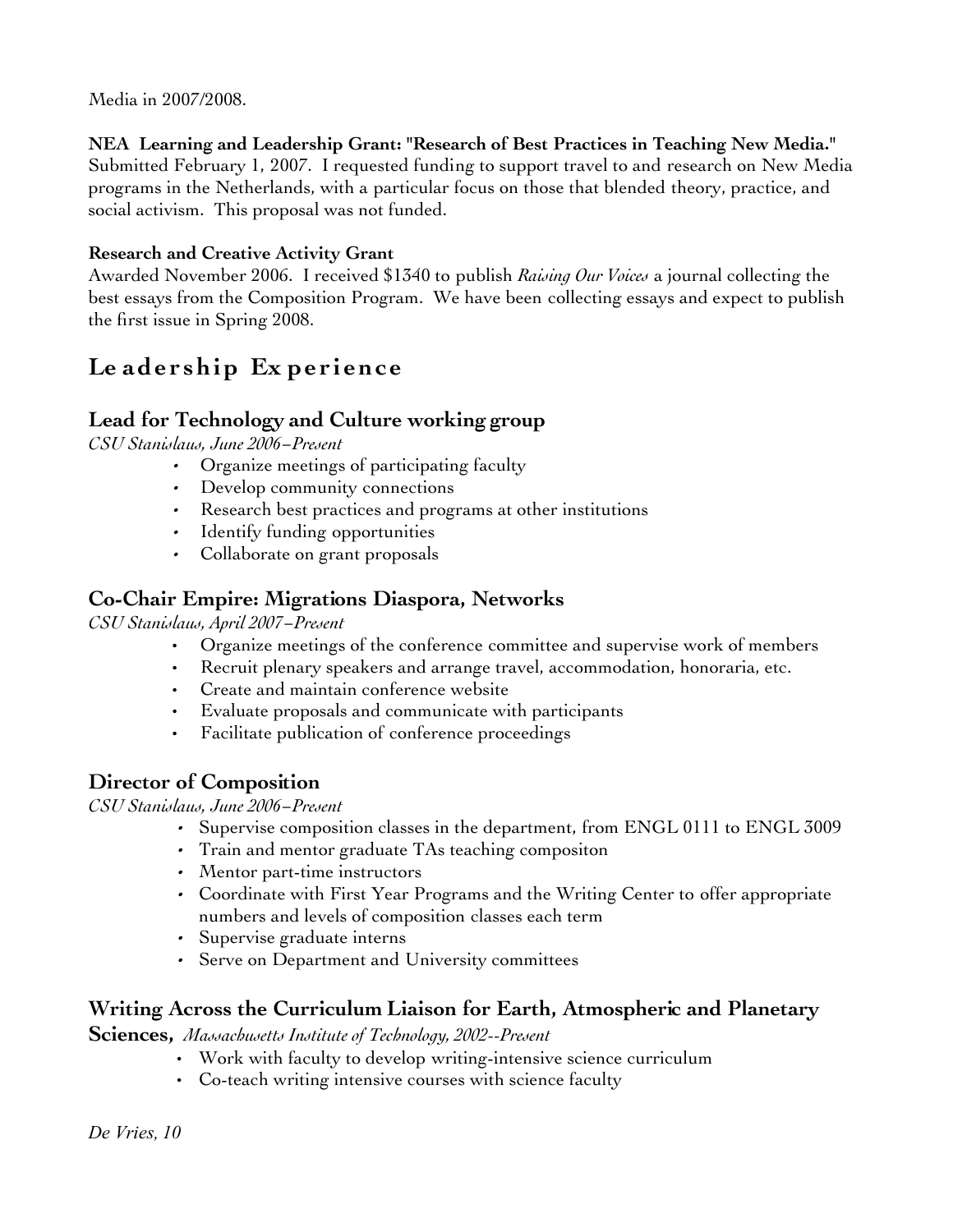- Assist in creation of an undergraduate thesis workshop and writing guide
- Train graduate TAs

# **Se r v i c e At CS U St ani s l aus**

| <b>Chair, English Department Faculty Search Committee</b><br>Organized meetings of the search committee for a position in professional/creative writing,<br>evaluated candidates, developed interview questions and procedures, conducted phone<br>interviews, made periodic reports to the department about the progress of the search and<br>organized campus visits.                                                                                                                          | Fall 2007--Present     |
|--------------------------------------------------------------------------------------------------------------------------------------------------------------------------------------------------------------------------------------------------------------------------------------------------------------------------------------------------------------------------------------------------------------------------------------------------------------------------------------------------|------------------------|
| College of Humanities and Social Sciences Film/TV Ad Hoc Committee Fall 2007--Present<br>Member of a group tasked to develop a new major in Film, TV, and New Media                                                                                                                                                                                                                                                                                                                              |                        |
| <b>English Department Faculty Search Committee</b><br>Evaluated candidates for a position in composition/rhetoric; conducted interviews at the<br>MLA conference in 2006, assisted in organizing campus visits.                                                                                                                                                                                                                                                                                  | Fall 2006--Spring 2007 |
| Fall 2005--Present<br><b>English Department Composition Committee</b><br>This committee observes and evaluates current graduate TAs, part-time instructors and<br>visiting lecturers and evaluates applications for these positions, then making<br>recommendations to the Chair for new and continuing hires. Evaluates requests from other<br>colleges for articulation agreements, works with other faculty to strengthen the connection<br>between upper and lower division writing classes. |                        |
| <b>University Writing Committee</b><br>Member                                                                                                                                                                                                                                                                                                                                                                                                                                                    | Fall 2006--Present     |
| University Committee on Successful Remediation<br>Member                                                                                                                                                                                                                                                                                                                                                                                                                                         | Spring 2005--Present   |
| Assessment committee, English Department<br>Member                                                                                                                                                                                                                                                                                                                                                                                                                                               | Fall 2005--Spring 2006 |
| Phi Kappa Phi Graduate School Information Event<br>Participant                                                                                                                                                                                                                                                                                                                                                                                                                                   | Fall 2005              |
| <b>Contented Acres Community Liaison</b><br>Fall 2006--Present<br>Organized faculty and communicated with the Contented Acres Produce organic farm in<br>Gustine to establish a local weekly drop-off. Now working on including members from the<br>larger Turlock/Modesto area and on producing a flyer for the New Faculty Orientation.                                                                                                                                                        |                        |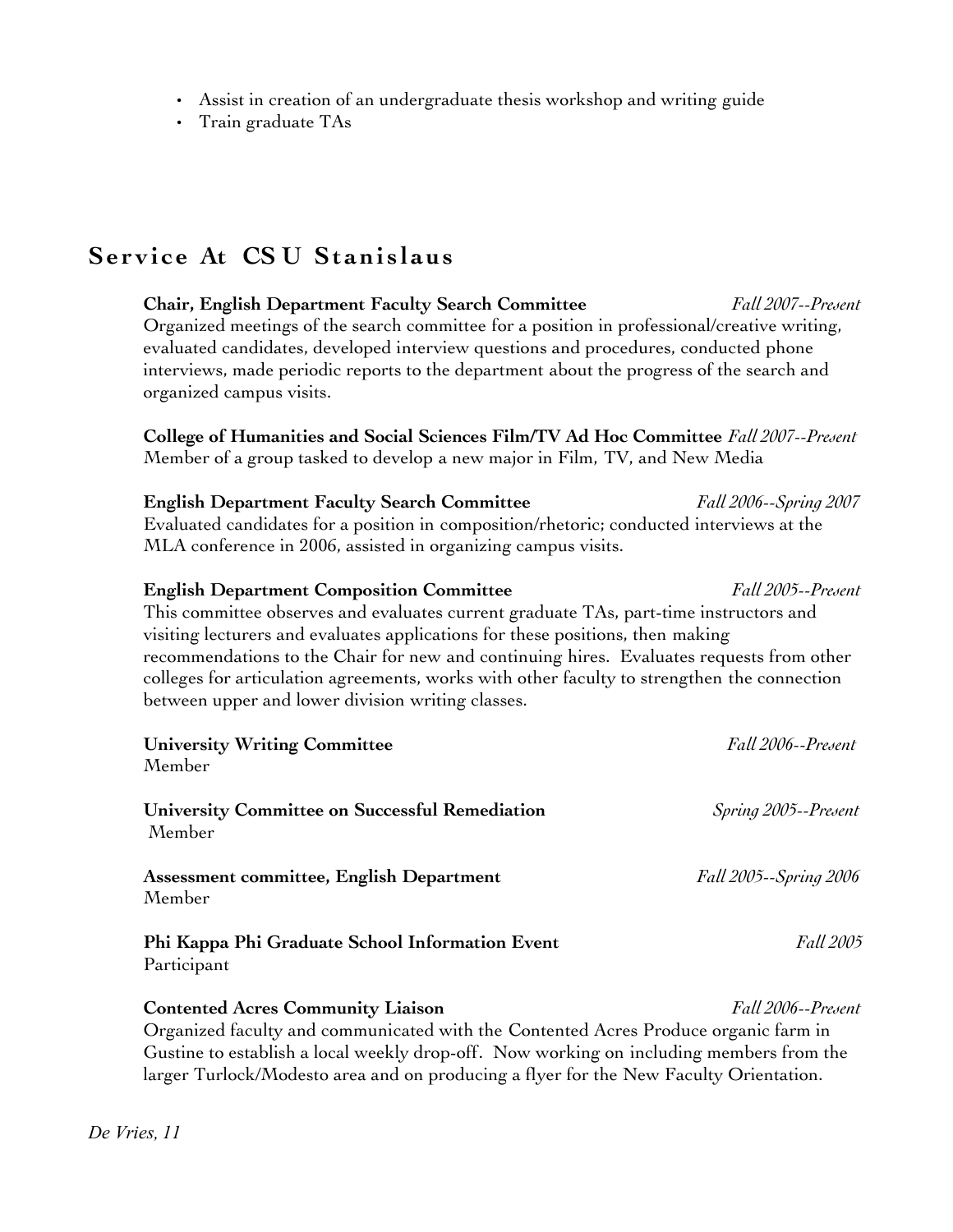## **Se r v i c e a t MI T**

#### **Presentations to Writing Program Faculty**

Made informal presentation to faculty on the rhetorical practices of international and ESL students, and on incorporating technology in their classes as part of biannual workshops.

#### **Grant Writing**

Collaborated with colleagues in the Program in Writing and Humanistic Studies, MIT, on writing grants to support professional development in the First-Year Writing Program. This included proposals to the Dean of the School of Humanities, Arts, and Social Sciences at MIT and to the Fund for the Improvement of Post-secondary Education (FIPSE).

#### **Committee Member**

Goetze Award for Undergraduate Research committee, Dept. of Earth, Atmospheric, and Planetary Sciences, MIT 2002-present.

The committee selects the best undergraduate thesis for a departmental award.

#### **Consulting Editor**

*International and Intercultural Communication Annual*, vol. 27, 2004; "Dialogue Among Diversities."

## **Pro f e s s iona l Me mb e r ships**

- Modern Language Association
- National Council for Teachers of English
- Popular Culture Association
- Association of Internet Researchers
- Science Fiction Research Association
- Society for Literature, Science and the Arts
- Association for Chinese Communication Studies

## **Re f e r enc e s**

Betsy Eudey PhD., Director of Gender Studies, *CSU Stanislaus*, Turlock, CA 95382; (209) 664-6673; beudey@csustan.edu .

Mark Thompson PhD., Chair, English Department, *CSU Stanislaus*, Turlock, CA 95382; (209) 667-3591; mthompson@csustan.edu .

Peter Elbow Ph.D., Professor Emeritus Department of English, Bartlett Hall, *University of Massachusetts*, Amherst, MA 01003; (413)545-5460; elbow@english.umass.edu .

Anthony Lioi Ph.D., Assistant Professor Liberal Arts Interdivision, *The Juilliard School,* 60